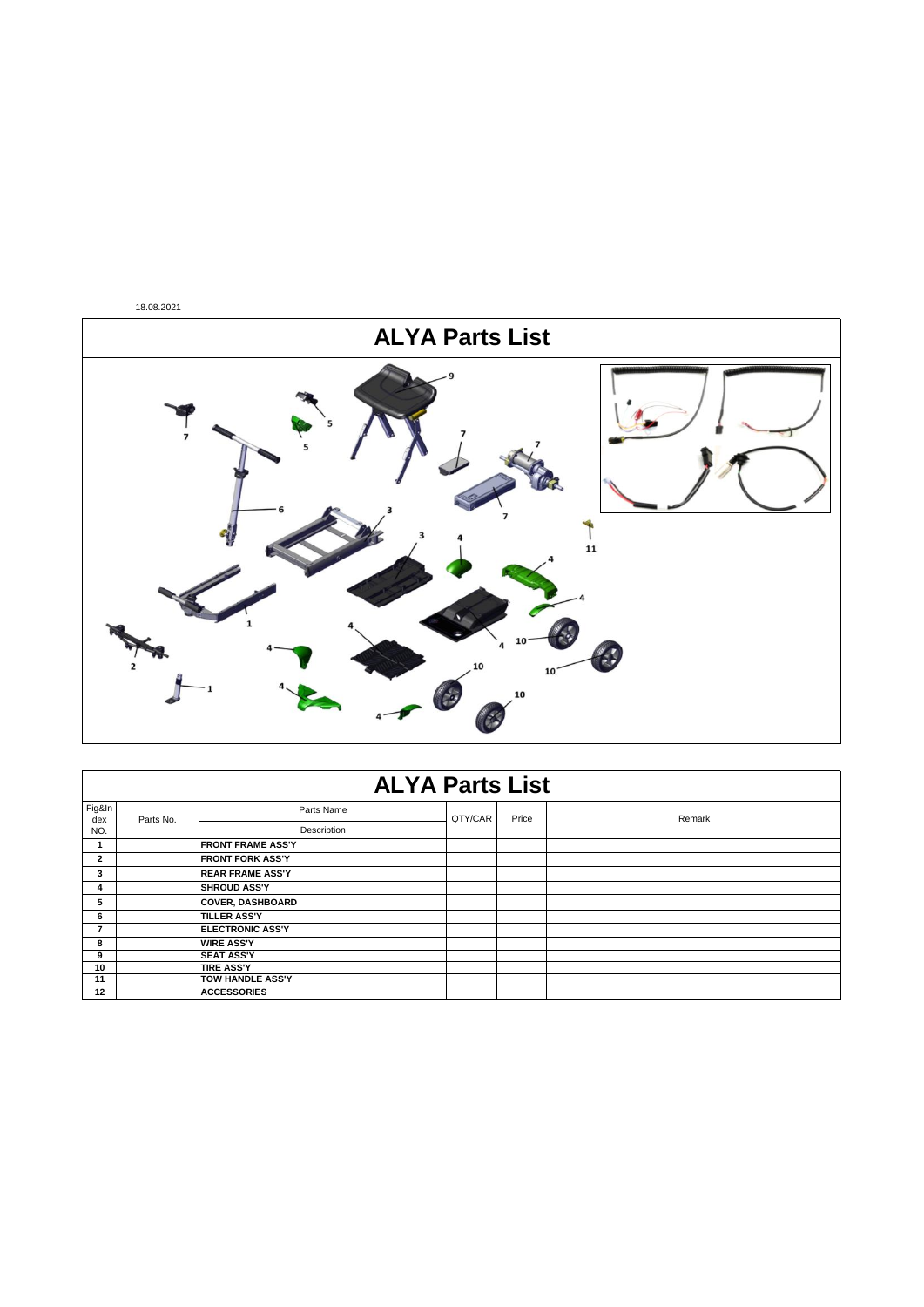

|                | <b>ALYA Parts List</b> |                              |                |       |        |  |  |
|----------------|------------------------|------------------------------|----------------|-------|--------|--|--|
| Fig&In<br>dex  | Parts No.              | Parts Name                   | QTY/CAR        | Price | Remark |  |  |
| NO.            |                        | Description                  |                |       |        |  |  |
|                |                        | <b>FRONT FRAME ASS'Y</b>     |                |       |        |  |  |
| A <sub>1</sub> |                        | <b>FRONT FRAME</b>           |                |       |        |  |  |
| A2             |                        | <b>STOPPING PLATE</b>        | $\overline{2}$ |       |        |  |  |
| A3             |                        | CROSS SCREW, M4x10L          | 6              |       |        |  |  |
| A4             |                        | PLATE, MAGNET ADSORPTION     |                |       |        |  |  |
| A <sub>5</sub> |                        | <b>SPACER BLOCK-L</b>        | $\overline{2}$ |       |        |  |  |
| A <sub>6</sub> |                        | SPACER BLOCK-R               | $\overline{2}$ |       |        |  |  |
| A7             |                        | SELF TAPPING SCREW, M3x6L    | 14             |       |        |  |  |
| A <sub>8</sub> |                        | SELF TAPPING SCREW, M3.5x15L | $\overline{2}$ |       |        |  |  |
| A9             |                        | <b>HEXAGON NUT.M4</b>        | 2              |       |        |  |  |
| A10            | 1916800                | <b>FOOT RUBBER</b>           | $\overline{2}$ |       |        |  |  |
| A11            |                        | U-TYPE SPRING NUT, M6(4mm)   | $\overline{2}$ |       |        |  |  |
| A12            |                        | FRONT FRAME PIPE PLUG        | $\overline{2}$ |       |        |  |  |
| <b>B1</b>      |                        | LTYPE STEERING AXLE          |                |       |        |  |  |
| <b>B2</b>      | 1916801                | <b>BEARING</b>               | 2              |       |        |  |  |
| B <sub>3</sub> | 1916802                | <b>BEARING BUSH</b>          |                |       |        |  |  |
| <b>B4</b>      | 1916803                | LOCKING NUT, BEARING         |                |       |        |  |  |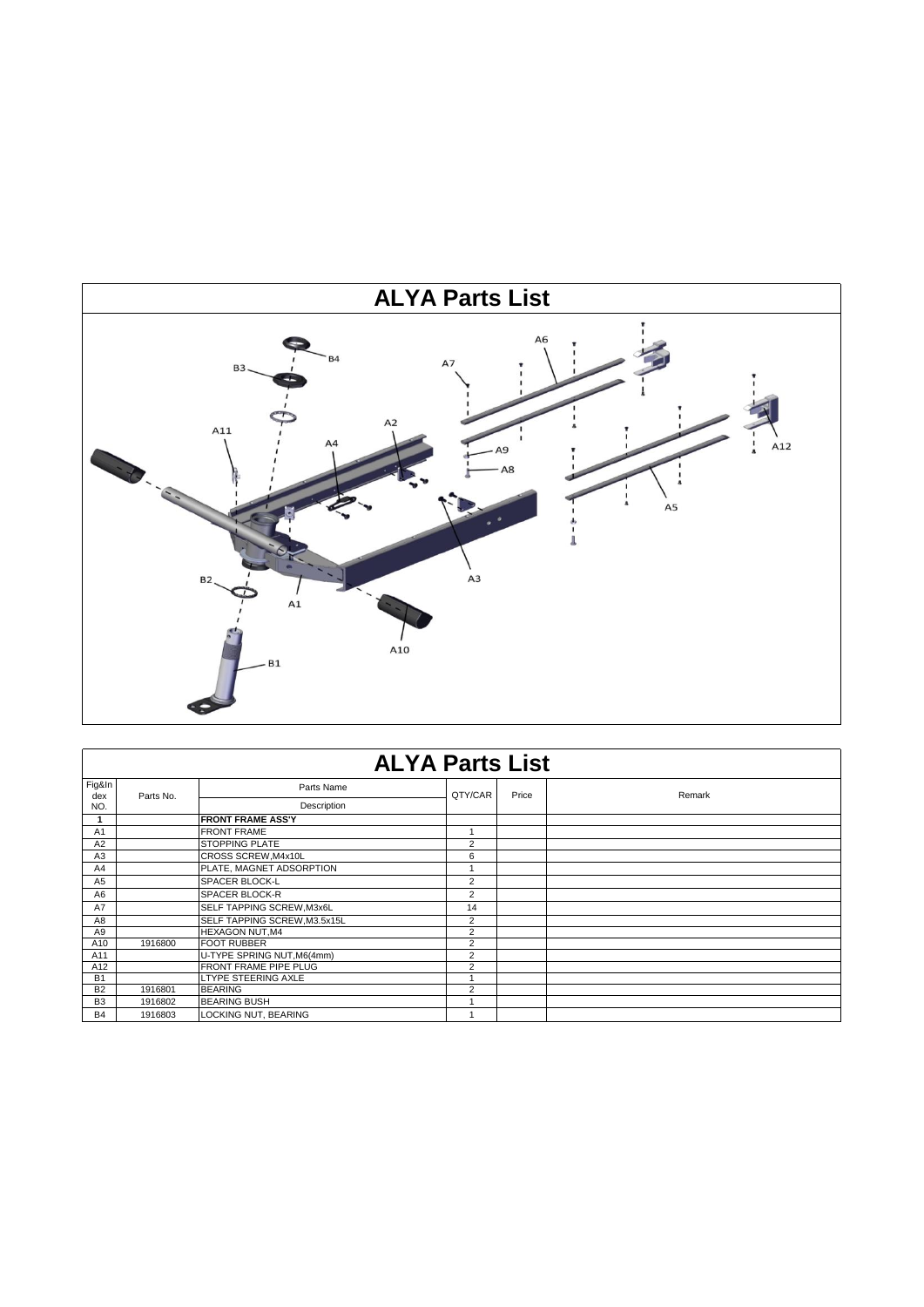

|                | <b>ALYA Parts List</b> |                             |                |       |        |  |  |  |  |
|----------------|------------------------|-----------------------------|----------------|-------|--------|--|--|--|--|
| Fig&In         |                        | Parts Name                  |                |       |        |  |  |  |  |
| dex<br>NO.     | Parts No.              | Description                 | QTY/CAR        | Price | Remark |  |  |  |  |
| $\mathbf{2}$   |                        | <b>FRONT FORK ASS'Y</b>     |                |       |        |  |  |  |  |
| A1             | 1916804                | <b>FLOATING ARM</b>         | и              |       |        |  |  |  |  |
| A <sub>2</sub> | 1916805                | HEN SOCKET SCREW, M12x75L   |                |       |        |  |  |  |  |
| A <sub>3</sub> | 1916806                | SPRING WASHER, M12xT=2mm    | 3              |       |        |  |  |  |  |
| A4             | 1916807                | HEXAGON NUT, M12            | 3              |       |        |  |  |  |  |
| A <sub>5</sub> | 1916808                | <b>STEERING SHAFT ASS'Y</b> | 2              |       |        |  |  |  |  |
| A6             | 1916809                | HEN SOCKET SCREW, M8x20L    | 2              |       |        |  |  |  |  |
| A7             | 2990534                | <b>HEXAGON NUT, M8</b>      | $\overline{2}$ |       |        |  |  |  |  |
| A8             | 1916817                | HEN SOCKET SCREW, M12x65L   | $\overline{2}$ |       |        |  |  |  |  |
| <b>B1</b>      | 1916818                | <b>STEERING ROD.M8x90L</b>  | $\overline{2}$ |       |        |  |  |  |  |
| <b>B2</b>      | 1916820                | <b>BALL JOINT-L</b>         | $\overline{2}$ |       |        |  |  |  |  |
| B <sub>3</sub> | 1916821                | <b>BALL JOINT-R</b>         | $\overline{2}$ |       |        |  |  |  |  |
| <b>B4</b>      | 1916823                | SPRING WASHER, M8xT=2mm     | 4              |       |        |  |  |  |  |
| <b>B5</b>      | 1916822                | <b>HEXAGON NUT, M8</b>      | $\overline{2}$ |       |        |  |  |  |  |
| <b>B6</b>      | 2990534                | <b>LOCKING NUT, M8</b>      | 4              |       |        |  |  |  |  |
| <b>B7</b>      |                        | Ø7 ROUND PLUG               | 4              |       |        |  |  |  |  |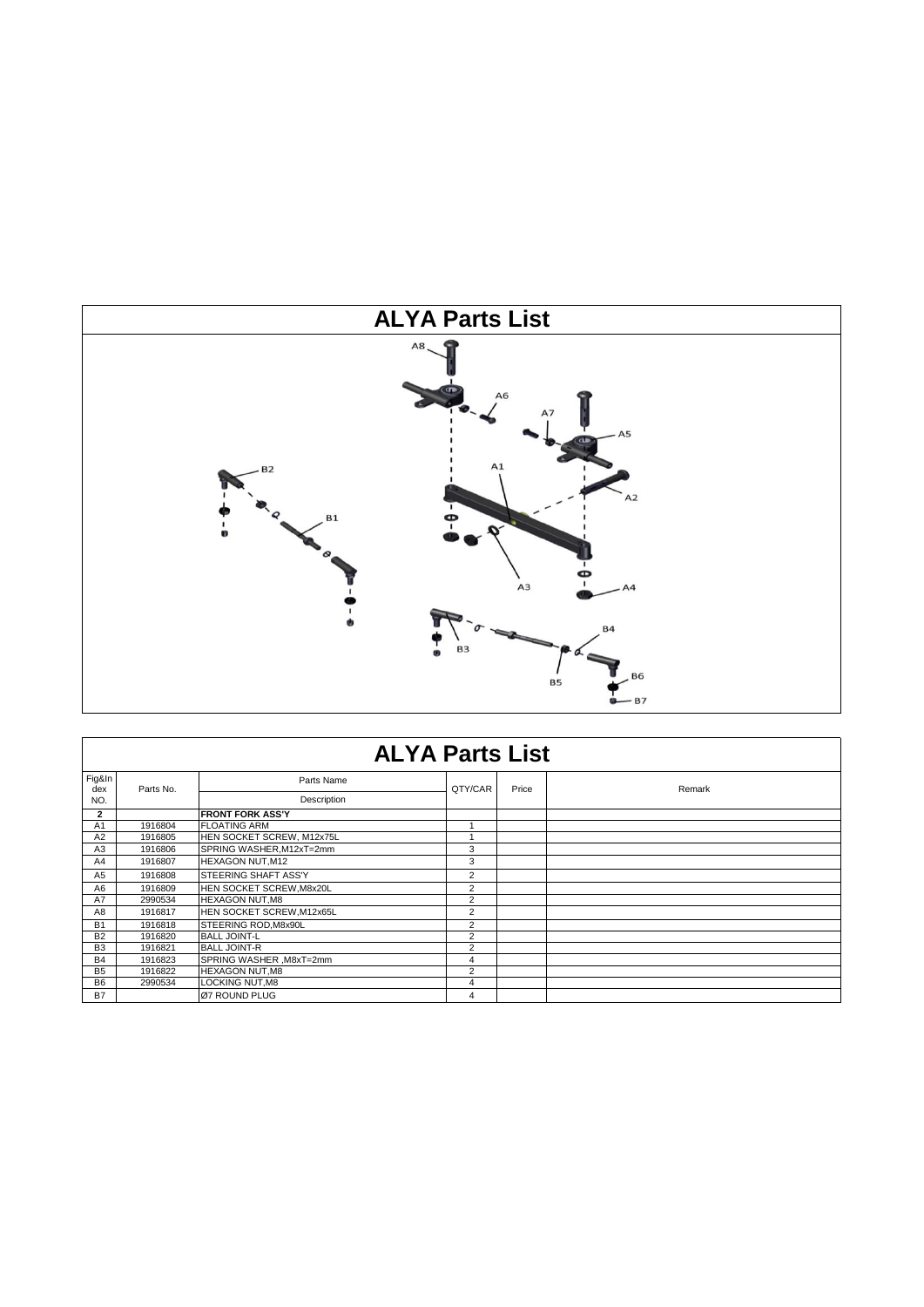

|                | <b>ALYA Parts List</b> |                                  |            |       |        |  |  |  |  |
|----------------|------------------------|----------------------------------|------------|-------|--------|--|--|--|--|
| Fig&In<br>dex  | Parts No.              | Parts Name                       | QTY/CAR    | Price | Remark |  |  |  |  |
| NO.            |                        | <b>Description</b>               |            |       |        |  |  |  |  |
|                |                        | <b>REAR FRAME ASS'Y</b>          |            |       |        |  |  |  |  |
| A <sub>1</sub> |                        | <b>REAR FRAME</b>                |            |       |        |  |  |  |  |
| A2             |                        | T4Q+ UNDERBODY COVER             |            |       |        |  |  |  |  |
| A <sub>3</sub> |                        | SELF TAPPING SCREW, M3.5x15L     | 5          |       |        |  |  |  |  |
| A4             |                        | <b>REAR FRAME FRONT PIPEPLUG</b> | $\sqrt{2}$ |       |        |  |  |  |  |
| A <sub>5</sub> |                        | U-TYPE SPRING NUT, M6(4mm)       | $\sqrt{2}$ |       |        |  |  |  |  |
| A6             |                        | ANTI-WEAR TABLETS, 13x28mm       | 3          |       |        |  |  |  |  |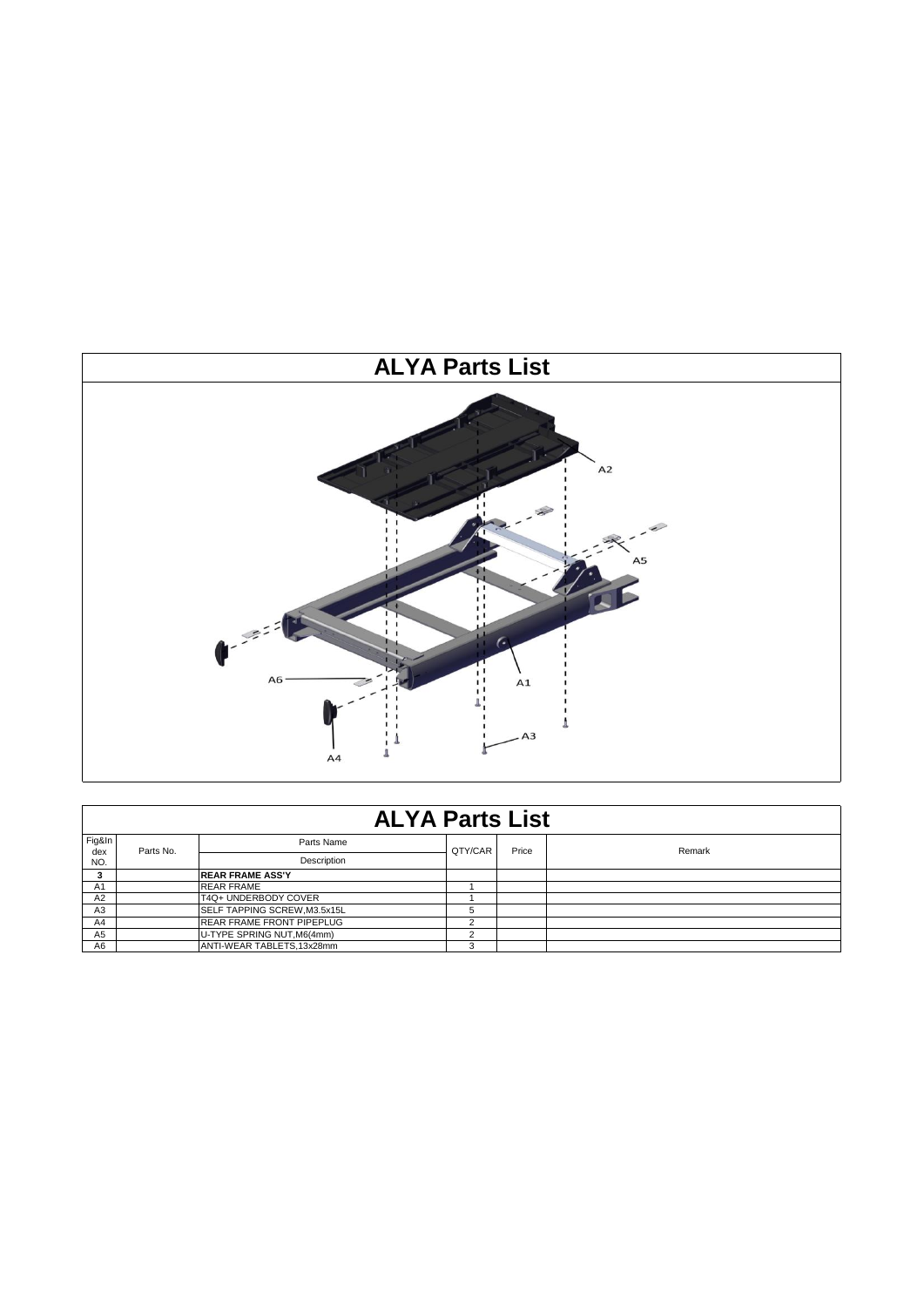

|                 | <b>ALYA Parts List</b> |                            |                         |       |        |  |  |  |  |
|-----------------|------------------------|----------------------------|-------------------------|-------|--------|--|--|--|--|
| Fig&In          |                        | Parts Name                 | QTY/CAR                 | Price | Remark |  |  |  |  |
| dex<br>NO.      | Parts No.              | Description                |                         |       |        |  |  |  |  |
| 4               |                        | <b>SHROUD ASS'Y</b>        |                         |       |        |  |  |  |  |
| A <sub>1</sub>  | 1916824                | FRONT SHROUD, RED          | 1                       |       |        |  |  |  |  |
| A <sub>1</sub>  | 1916825                | FRONT SHROUD, SILVER       |                         |       |        |  |  |  |  |
| <b>B1</b>       | 1916826                | FRONT FENDER-L, RED        | $\overline{ }$          |       |        |  |  |  |  |
| <b>B1</b>       | 1916827                | FRONT FENDER-L, SILVER     | $\mathbf{1}$            |       |        |  |  |  |  |
| <b>B2</b>       | 1916828                | FRONT FENDER-R, RED        | $\mathbf{1}$            |       |        |  |  |  |  |
| <b>B2</b>       | 1916829                | FRONT FENDER-R, SILVER     | $\mathbf{1}$            |       |        |  |  |  |  |
| B <sub>3</sub>  |                        | PAD, FRONT FENDER-L        | $\mathbf{1}$            |       |        |  |  |  |  |
| <b>B4</b>       |                        | PAD, FRONT FENDER-R        | $\mathbf{1}$            |       |        |  |  |  |  |
| B <sub>5</sub>  | 1916830                | CROSS SCREW, M4x20L        | $\overline{\mathbf{4}}$ |       |        |  |  |  |  |
| C <sub>1</sub>  | 1916831                | FOOTREST SHROUD, FRONT     | $\overline{1}$          |       |        |  |  |  |  |
| c2              | 1916832                | FOOTREST SHROUD, REAR      | $\mathbf{1}$            |       |        |  |  |  |  |
| C <sub>3</sub>  | 1916833                | SELF TAPPING SCREW, M5x20L | 2                       |       |        |  |  |  |  |
| C <sub>4</sub>  | 1916834                | CROSS SCREW, M4x44         | $\overline{2}$          |       |        |  |  |  |  |
| C <sub>5</sub>  | 1916835                | PEDAL HINGE-L              | 1                       |       |        |  |  |  |  |
| C <sub>6</sub>  | 1916837                | PEDAL HINGE-R              | $\overline{1}$          |       |        |  |  |  |  |
| C7              | 1916838                | CROSS SCREW, M4x10L        | 4                       |       |        |  |  |  |  |
| C <sub>8</sub>  | 1916839                | CROSS SCREW, M4x70         | $\overline{2}$          |       |        |  |  |  |  |
| C9              | 1916840                | <b>MAGNET</b>              | $\mathbf{1}$            |       |        |  |  |  |  |
| C <sub>10</sub> | 1916841                | CROSS SCREW, M4x12L        | 1                       |       |        |  |  |  |  |

|                | <b>ALYA Parts List</b> |                              |                |       |        |  |  |  |  |
|----------------|------------------------|------------------------------|----------------|-------|--------|--|--|--|--|
| Fig&In         |                        | Parts Name                   |                |       |        |  |  |  |  |
| dex<br>NO.     | Parts No.              | Description                  | QTY/CAR        | Price | Remark |  |  |  |  |
| D <sub>1</sub> | 1916842                | <b>BATTERY COVER</b>         |                |       |        |  |  |  |  |
| D <sub>2</sub> | 1916843                | <b>BATTERY COVER KNOB-L</b>  |                |       |        |  |  |  |  |
| D <sub>3</sub> | 1916844                | <b>BATTERY COVER KNOB-R</b>  |                |       |        |  |  |  |  |
| D <sub>4</sub> | 1916845                | <b>FIX PLATE</b>             | $\overline{2}$ |       |        |  |  |  |  |
| D <sub>5</sub> | 1916846                | SELF TAPPING SCREW, M2.5x8L  | 4              |       |        |  |  |  |  |
| E1             | 1916847                | <b>REAR SHROUD, RED</b>      | $\overline{A}$ |       |        |  |  |  |  |
| E1             | 1916848                | <b>REAR SHROUD.SILVER</b>    |                |       |        |  |  |  |  |
| E <sub>2</sub> | 1916849                | CROSS SCREW, M3.5x35L        | $\overline{2}$ |       |        |  |  |  |  |
| E <sub>3</sub> | 1916850                | HEN SOCKET SCREW, M6x15L     | $\overline{2}$ |       |        |  |  |  |  |
| E <sub>4</sub> | 1916838                | CROSS SCREW, M4x10L          | 4              |       |        |  |  |  |  |
| F <sub>1</sub> | 1916851                | <b>REAR FENDER-L.RED</b>     |                |       |        |  |  |  |  |
| F <sub>1</sub> | 1916852                | <b>REAR FENDER-L, SILVER</b> |                |       |        |  |  |  |  |
| F <sub>2</sub> | 1916853                | REAR FENDER-R, RED           |                |       |        |  |  |  |  |
| F <sub>2</sub> | 1916854                | <b>REAR FENDER-R, SILVER</b> |                |       |        |  |  |  |  |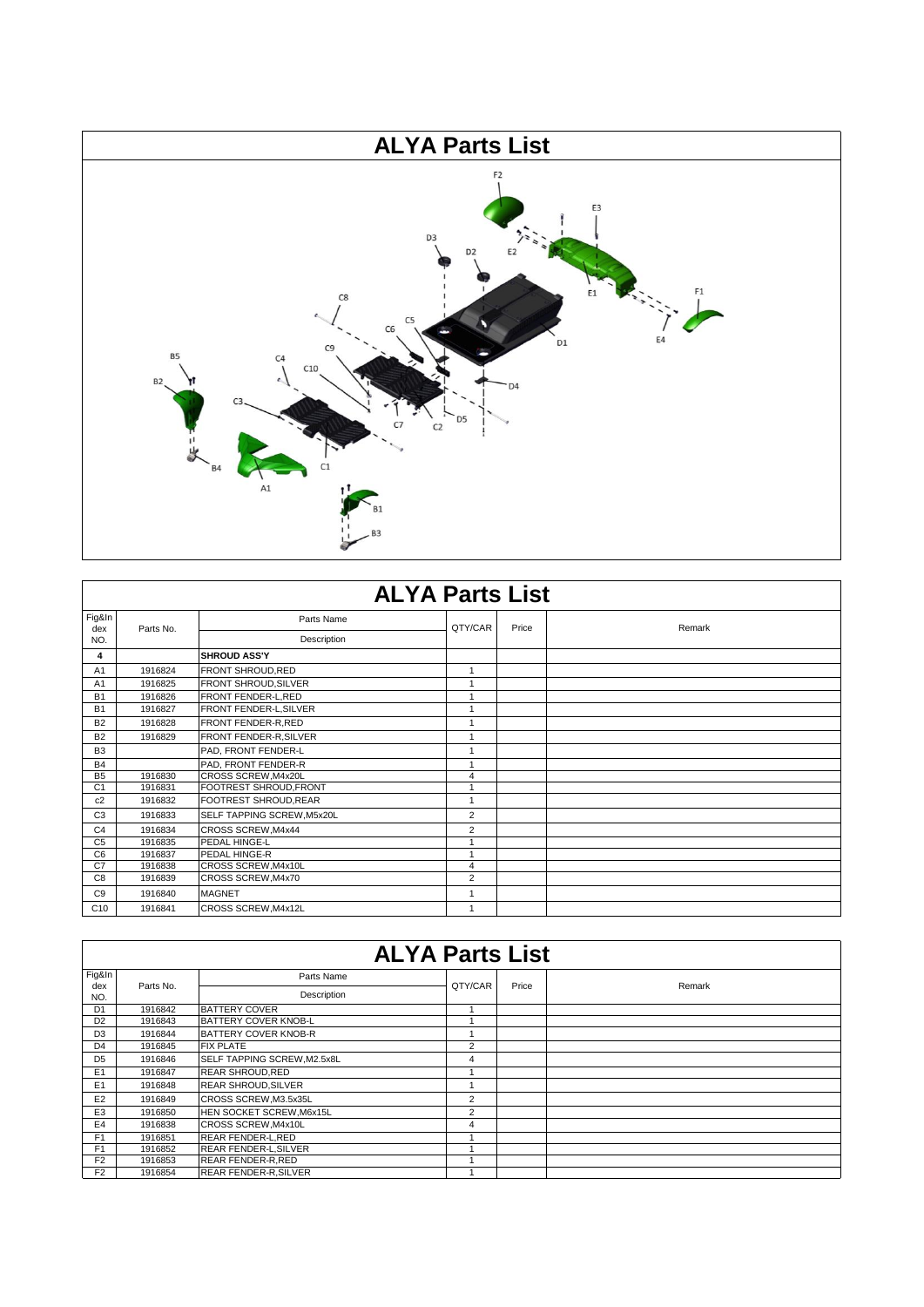

|                | <b>ALYA Parts List</b> |                                           |                |       |        |  |  |  |
|----------------|------------------------|-------------------------------------------|----------------|-------|--------|--|--|--|
| Fig&In<br>dex  |                        | Parts Name                                | QTY/CAR        | Price | Remark |  |  |  |
| NO.            | Parts No.              | Description                               |                |       |        |  |  |  |
| 5              |                        | <b>COVER, DASHBOARD</b>                   |                |       |        |  |  |  |
| A <sub>1</sub> | 1916855                | DASHBOARD COVER.UPPER                     |                |       |        |  |  |  |
| A2             | 1916857                | <b>BATTERY INDICATOR</b>                  |                |       |        |  |  |  |
| A <sub>3</sub> |                        | <b>BATTERY INDICATOR PAD</b>              |                |       |        |  |  |  |
| A4             |                        | ROUND HEAD CROSS SELF TAPPING SCREW.M3x8L | $\overline{2}$ |       |        |  |  |  |
| A5             | 1916858                | <b>KEY SWITCH</b>                         |                |       |        |  |  |  |
| A6             | 1916859                | <b>SPEED VR</b>                           |                |       |        |  |  |  |
| <b>A7</b>      | 1916860                | T4Q KEY                                   |                |       |        |  |  |  |
| A8             | 1916861                | <b>SPEED ADJUST KNOB</b>                  |                |       |        |  |  |  |
| A9             | 1916862                | BACK/FORWARD SWITCH                       |                |       |        |  |  |  |
| <b>B1</b>      | 1916863                | DASHBOARD COVER, LOWER, RED               |                |       |        |  |  |  |
| <b>B1</b>      | 1916864                | DASHBOARD COVER, LOWER, SILVER            |                |       |        |  |  |  |
| <b>B2</b>      |                        | <b>SELF TAPPING SCREW.M3.5x15L</b>        | 2              |       |        |  |  |  |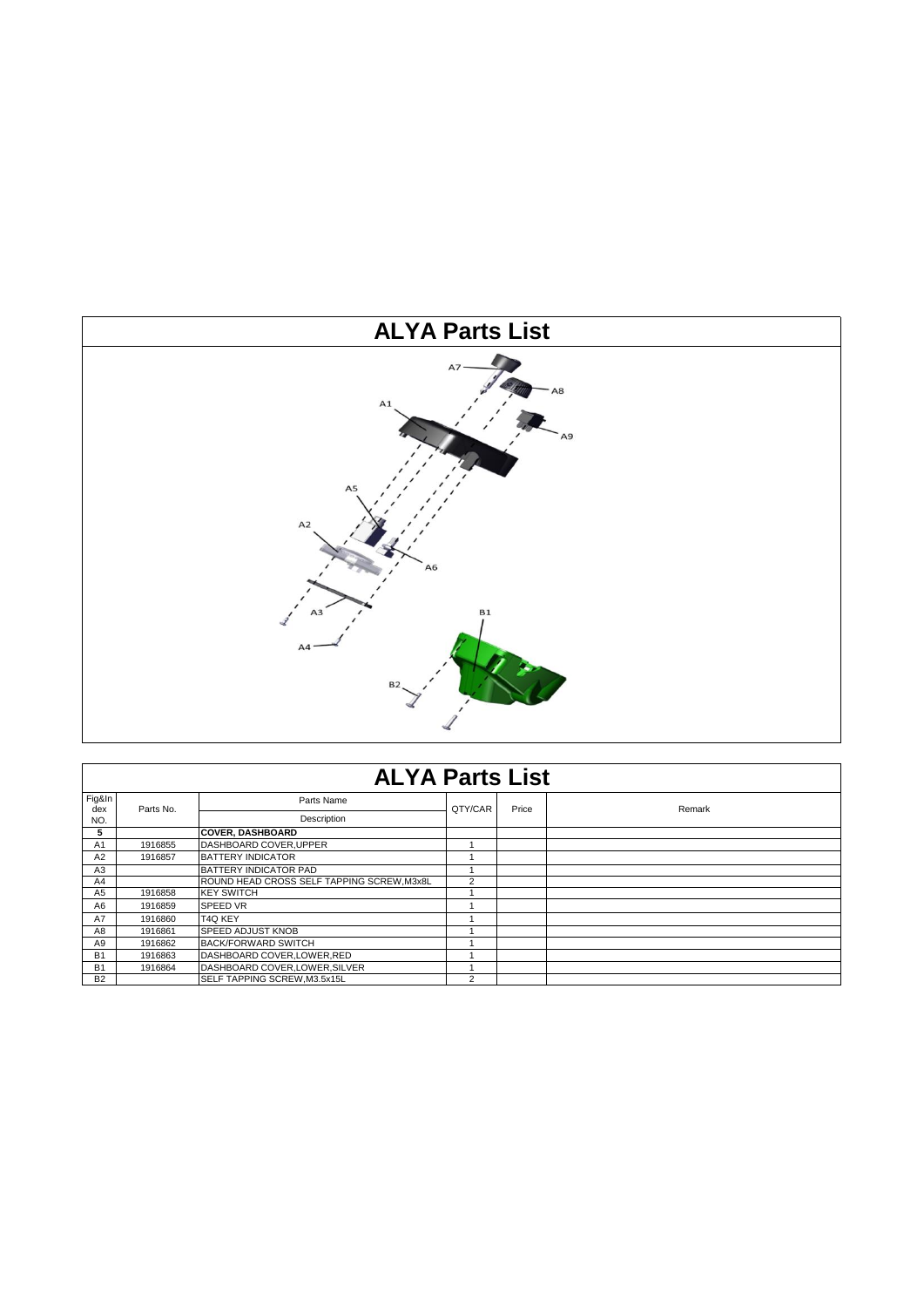

|                | <b>ALYA Parts List</b> |                            |                |       |        |  |  |  |
|----------------|------------------------|----------------------------|----------------|-------|--------|--|--|--|
| Fig&In<br>dex  | Parts No.              | Parts Name                 | QTY/CAR        | Price | Remark |  |  |  |
| NO.            |                        | Description                |                |       |        |  |  |  |
| 6              |                        | <b>TILLER ASS'Y</b>        |                |       |        |  |  |  |
| A1             | 1916869                | TILLER                     | 1              |       |        |  |  |  |
| A2             | 1916870                | <b>TILLER RUBBER</b>       | $\overline{2}$ |       |        |  |  |  |
| A3             |                        | <b>TILLER PIPE CLAMP</b>   | 1              |       |        |  |  |  |
| A4             |                        | <b>TILLER STOP RING</b>    | $\mathbf{1}$   |       |        |  |  |  |
| A <sub>5</sub> | 1917954                | TILLER SWIVEL, UPPER       | 1              |       |        |  |  |  |
| A <sub>6</sub> | 1917953                | TILLER SWIVEL, LOWER       | 1              |       |        |  |  |  |
| A7             |                        | HEN SOCKET SCREW, M8x30L   | 1              |       |        |  |  |  |
| A <sub>8</sub> |                        | NYLON CAP NUT, M8          | 1              |       |        |  |  |  |
| A9             |                        | HEN SOCKET SCREW, M6x40L   | $\mathbf{1}$   |       |        |  |  |  |
| A10            |                        | <b>WASHER</b>              | 1              |       |        |  |  |  |
| A11            |                        | <b>LOCKING NUT.M6</b>      | 1              |       |        |  |  |  |
| A12            |                        | <b>TILLER BUSH</b>         | $\mathbf{1}$   |       |        |  |  |  |
| A13            |                        | CROSS SCREW, M4x6L         | 1              |       |        |  |  |  |
| A14            |                        | <b>LOCKING SCREW 4x4</b>   | 1              |       |        |  |  |  |
| A15            |                        | <b>TILLER HOLE PLUG</b>    | 1              |       |        |  |  |  |
| A16            |                        | HEN SOCKET SCREW, M3x3L    | 1              |       |        |  |  |  |
| A17            |                        | <b>LOCKING SCREW 4x4</b>   | 1              |       |        |  |  |  |
| <b>B1</b>      |                        | TILLER POSITIONING HANDLE  | $\overline{ }$ |       |        |  |  |  |
| B <sub>2</sub> |                        | TRUSS SCREW, M5x12L        | $\mathbf{1}$   |       |        |  |  |  |
| B <sub>3</sub> |                        | SPRING, POSITIONING BUCKLE | 1              |       |        |  |  |  |
| <b>B4</b>      |                        | HANDLE DOWEL PIN           |                |       |        |  |  |  |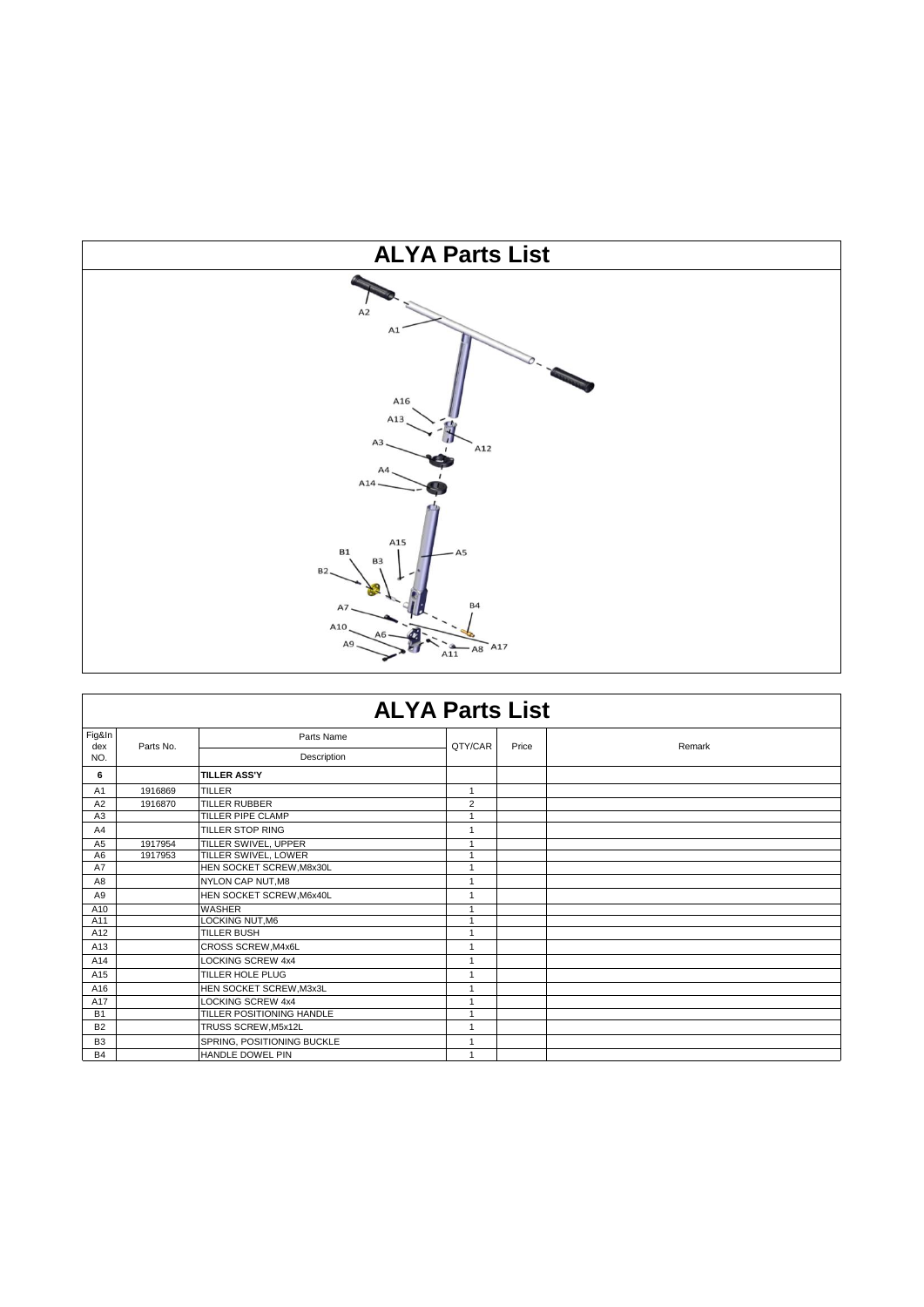

|                | <b>ALYA Parts List</b> |                                  |                |       |        |  |  |  |
|----------------|------------------------|----------------------------------|----------------|-------|--------|--|--|--|
| Fig&In<br>dex  | Parts No.              | Parts Name                       | QTY/CAR        | Price |        |  |  |  |
| NO.            |                        | Description                      |                |       | Remark |  |  |  |
|                |                        | <b>ELECTRONIC ASS'Y</b>          |                |       |        |  |  |  |
| A <sub>1</sub> | 1916872                | LITHIUM BATTERY-11.6AH           |                |       |        |  |  |  |
| A <sub>1</sub> | 1916873                | LITHIUM BATTERY-17.4AH           |                |       |        |  |  |  |
| <b>B1</b>      |                        | CONTROLLER-DYNAMIC               |                |       |        |  |  |  |
| <b>B2</b>      |                        | CROSS SCREW, M4x25L              | $\overline{2}$ |       |        |  |  |  |
| <b>B3</b>      |                        | LOCKIMG NUT, M4                  | 2              |       |        |  |  |  |
| C <sub>1</sub> | 1916874                | TRANSAXLE ASS'Y, SPEED RATIO1:21 |                |       |        |  |  |  |
| C <sub>2</sub> | 1916871                | MOTOR ASS'Y,180W/4700PRM/24V     |                |       |        |  |  |  |
| C <sub>3</sub> |                        | HOLDER PLATE, TRANSAXLE          | 2              |       |        |  |  |  |
| C <sub>4</sub> |                        | HEN SOCKET SCREW, M5x15L         | 8              |       |        |  |  |  |
| C <sub>5</sub> |                        | SELF TAPPING SCREW, M4x20L       | 2              |       |        |  |  |  |
| C <sub>6</sub> |                        | <b>COUPLER</b>                   |                |       |        |  |  |  |
| D              | 1916875                | <b>VR ASS'Y</b>                  |                |       |        |  |  |  |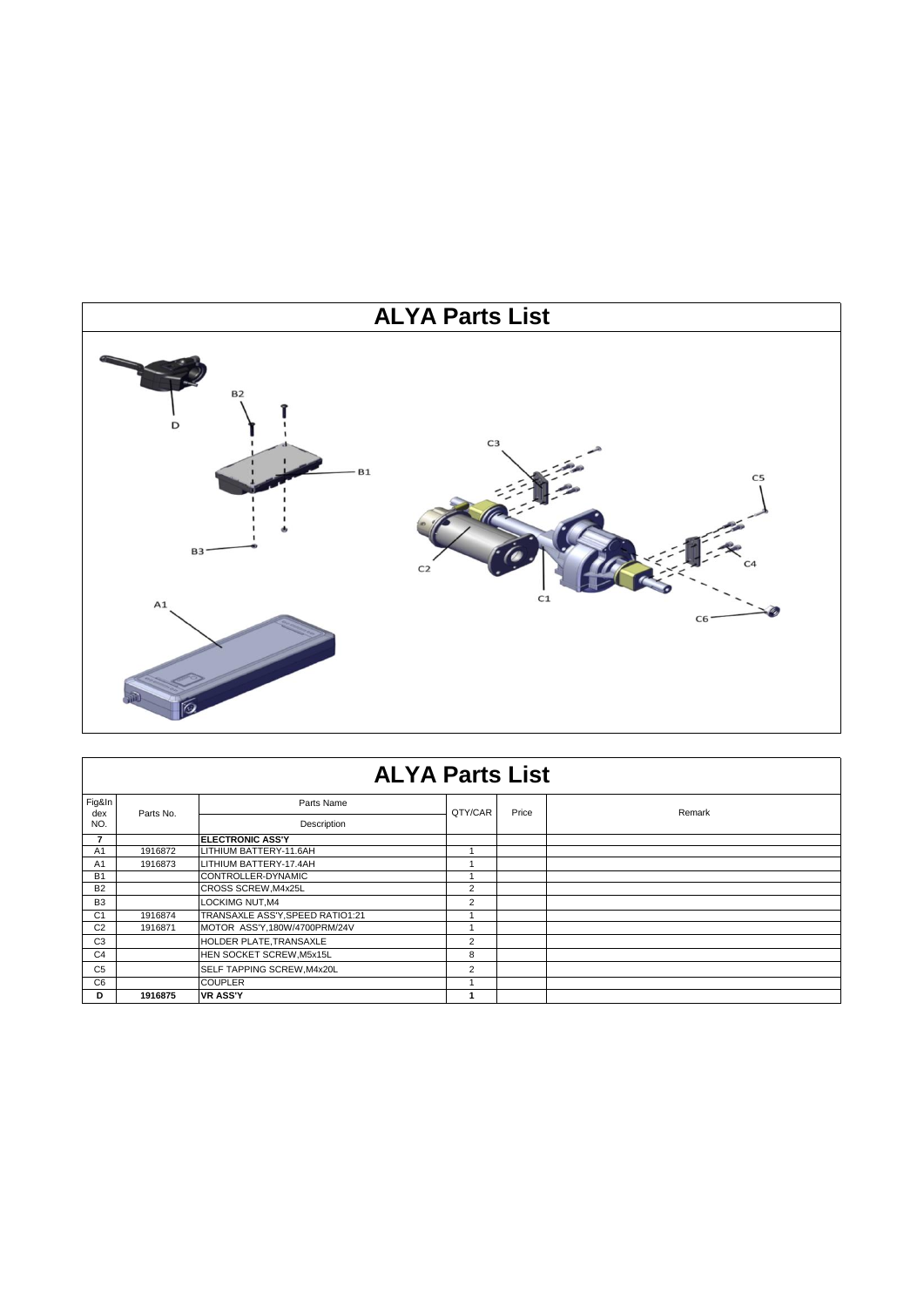

|                | <b>ALYA Parts List</b> |                            |         |       |        |  |  |  |  |
|----------------|------------------------|----------------------------|---------|-------|--------|--|--|--|--|
| Fig&In<br>dex  | Parts No.              | Parts Name                 | QTY/CAR | Price | Remark |  |  |  |  |
| NO.            |                        | Description                |         |       |        |  |  |  |  |
| 8              |                        | <b>WIRE ASS'Y</b>          |         |       |        |  |  |  |  |
| A <sub>1</sub> | 1916876                | <b>WIRE HARNESS, UPPER</b> |         |       |        |  |  |  |  |
| A <sub>2</sub> | 1916877                | <b>WIRE HARNESS, LOWER</b> |         |       |        |  |  |  |  |
| A <sub>3</sub> | 1916878                | <b>POWER HARNESS</b>       |         |       |        |  |  |  |  |
| A4             | 1916879                | <b>CHARGE HARNESS</b>      |         |       |        |  |  |  |  |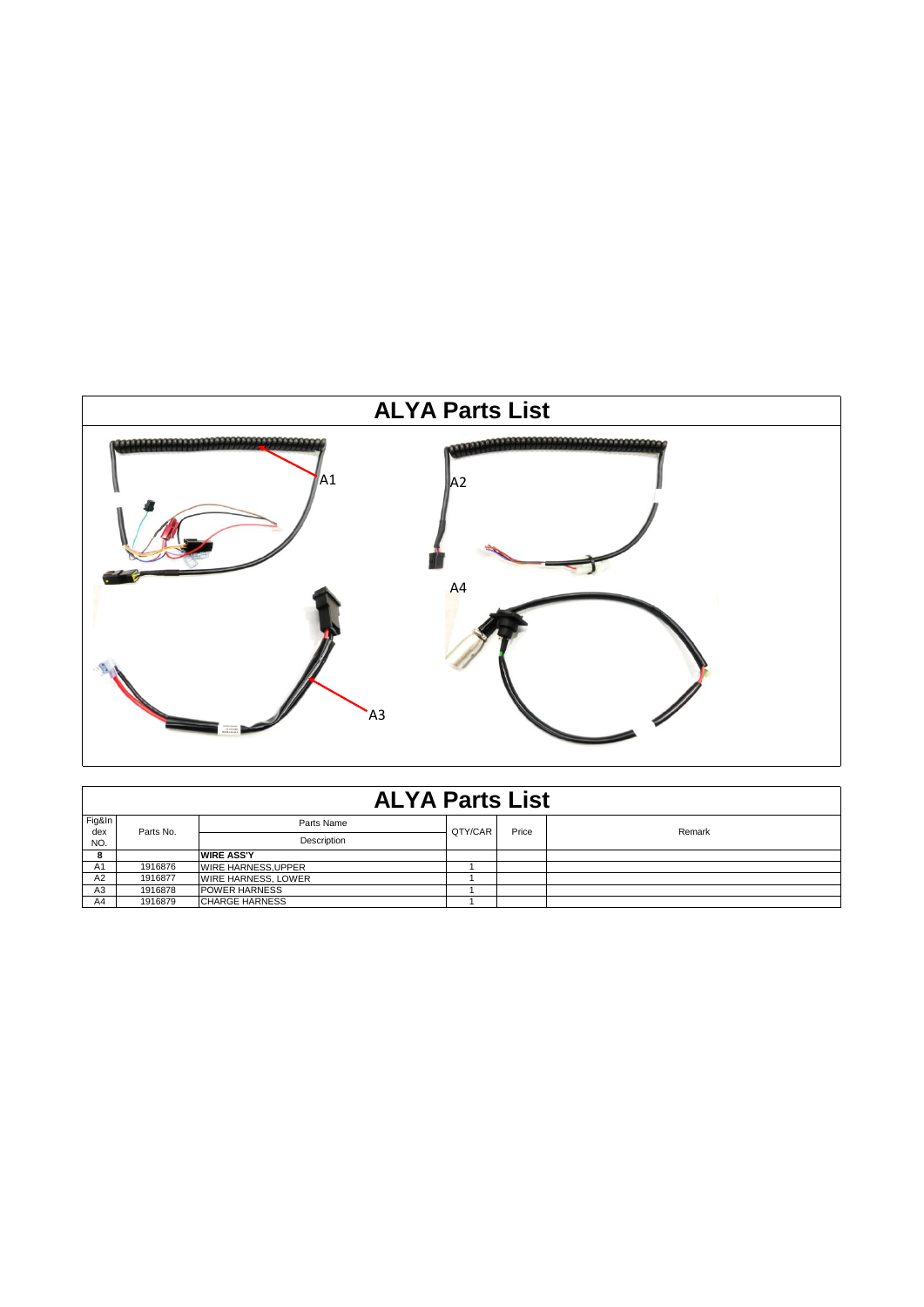

|                | <b>ALYA Parts List</b> |                                |                |       |        |  |  |  |
|----------------|------------------------|--------------------------------|----------------|-------|--------|--|--|--|
| Fig&In<br>dex  | Parts No.              | Parts Name                     | QTY/CAR        | Price | Remark |  |  |  |
| NO.            |                        | Description                    |                |       |        |  |  |  |
| 9              |                        | <b>SEAT ASS'Y</b>              |                |       |        |  |  |  |
| A1             | 1916880                | <b>SEAT</b>                    | 1              |       |        |  |  |  |
| A2             |                        | <b>SEAT PLUG</b>               | 1              |       |        |  |  |  |
| <b>B1</b>      |                        | <b>SEAT PLATE</b>              | 1              |       |        |  |  |  |
| <b>B2</b>      | 1009588                | CROSS SCREW, M6x30L            | 6              |       |        |  |  |  |
| B <sub>3</sub> |                        | LOCKING SCREW, 4x5             | $\overline{2}$ |       |        |  |  |  |
| <b>B4</b>      | 1917216                | <b>SEAT RELEASE ROPE</b>       | $\overline{ }$ |       |        |  |  |  |
| <b>B5</b>      |                        | FIXING BOLT, SEAT RELEASE ROPE | $\overline{2}$ |       |        |  |  |  |
| <b>B6</b>      |                        | SPRING, POSITIONING            | $\overline{2}$ |       |        |  |  |  |
| <b>B7</b>      |                        | POSITIONING BUCKLE             | 2              |       |        |  |  |  |
| B <sub>8</sub> |                        | LOCKING SCREW, 4x4             | 4              |       |        |  |  |  |
| <b>B9</b>      |                        | LOCKING SCREW, 4x12            | $\overline{2}$ |       |        |  |  |  |
| C <sub>1</sub> |                        | SEAT RELEASE HANDLE MOUNT      | 1              |       |        |  |  |  |
| C <sub>2</sub> |                        | FIXED HOOK, SEAT               | 1              |       |        |  |  |  |
| C <sub>3</sub> |                        | CROSS SCREW, M5x20L            | 2              |       |        |  |  |  |
| C <sub>4</sub> |                        | LOCKING NUT, M5                | $\overline{2}$ |       |        |  |  |  |
| C <sub>5</sub> | 1916881                | SEAT RELEASE HANDLE            |                |       |        |  |  |  |
| C <sub>6</sub> |                        | SELF TAPPING SCREW, M3.5x15L   | $\overline{2}$ |       |        |  |  |  |
| C7             | 1917381                | <b>DEAT ANGLE PLATE</b>        | 1              |       |        |  |  |  |
|                | 1916907                | BACK ASS (S07-301-00300)       |                |       |        |  |  |  |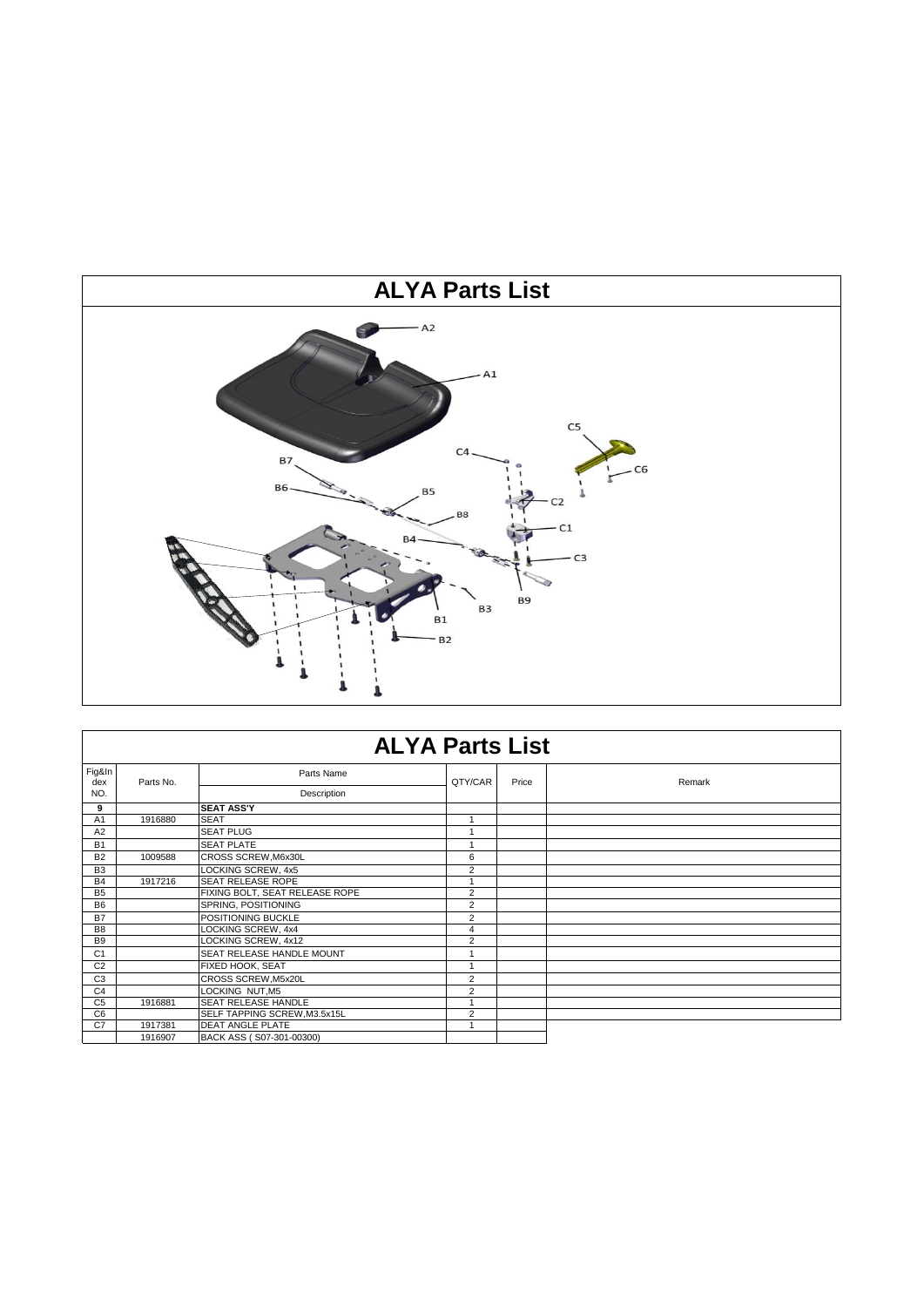

|                 | <b>ALYA Parts List</b> |                               |                         |       |        |  |  |  |
|-----------------|------------------------|-------------------------------|-------------------------|-------|--------|--|--|--|
| Fig&In<br>dex   | Parts No.              | Parts Name                    | QTY/CAR                 | Price | Remark |  |  |  |
| NO.             |                        | Description                   |                         |       |        |  |  |  |
| D <sub>1</sub>  |                        | <b>SEAT BRACKET</b>           | $\overline{2}$          |       |        |  |  |  |
| D <sub>2</sub>  |                        | HEN SOCKET SCREW, M8x40L      | $\overline{4}$          |       |        |  |  |  |
| D <sub>3</sub>  |                        | FLAT WASHER, M8xT=1.5mm       | 6                       |       |        |  |  |  |
| D <sub>4</sub>  |                        | FLAT WASHER, M8xT=1mm         | 16                      |       |        |  |  |  |
| D <sub>5</sub>  |                        | SWINGING ARM SPACER           | 12                      |       |        |  |  |  |
| D <sub>6</sub>  |                        | SWINGING ARM BUSH             | 12                      |       |        |  |  |  |
| D7              |                        | NYLON CAP NUT, M8             | 8                       |       |        |  |  |  |
| D <sub>8</sub>  |                        | <b>SEAT BRACKET PLUG</b>      | 4                       |       |        |  |  |  |
| D <sub>9</sub>  |                        | HEN SOCKET SCREW, M6x15L      | 4                       |       |        |  |  |  |
| D <sub>10</sub> |                        | FLAT WASHER, T=1mm            | 4                       |       |        |  |  |  |
| D <sub>11</sub> |                        | SEAT CONNECTION ROD, UPPER    | $\overline{2}$          |       |        |  |  |  |
| D <sub>12</sub> |                        | SEAT CONNECTION ROD, MIDDLE   | $\overline{2}$          |       |        |  |  |  |
| D <sub>13</sub> |                        | SEAT CONNECTION ROD, LOWER, L | $\overline{ }$          |       |        |  |  |  |
| D <sub>14</sub> |                        | SEAT CONNECTION ROD, LOWER, R | $\overline{\mathbf{A}}$ |       |        |  |  |  |
| D <sub>15</sub> |                        | HEN SOCKET SCREW, M8x20L      | 8                       |       |        |  |  |  |
| D <sub>16</sub> |                        | LOCKING NUT, M8xT=6.3         | $\overline{2}$          |       |        |  |  |  |
| D <sub>17</sub> |                        | <b>STOP BLOCK</b>             | $\overline{2}$          |       |        |  |  |  |
| D <sub>18</sub> |                        | CROSS SCREW, M4x8L            | 4                       |       |        |  |  |  |
| D <sub>19</sub> |                        | HEN SOCKET SCREW, M8x25L      | $\overline{2}$          |       |        |  |  |  |
| D <sub>20</sub> |                        | LOCKING SCREW, M3             | 2                       |       |        |  |  |  |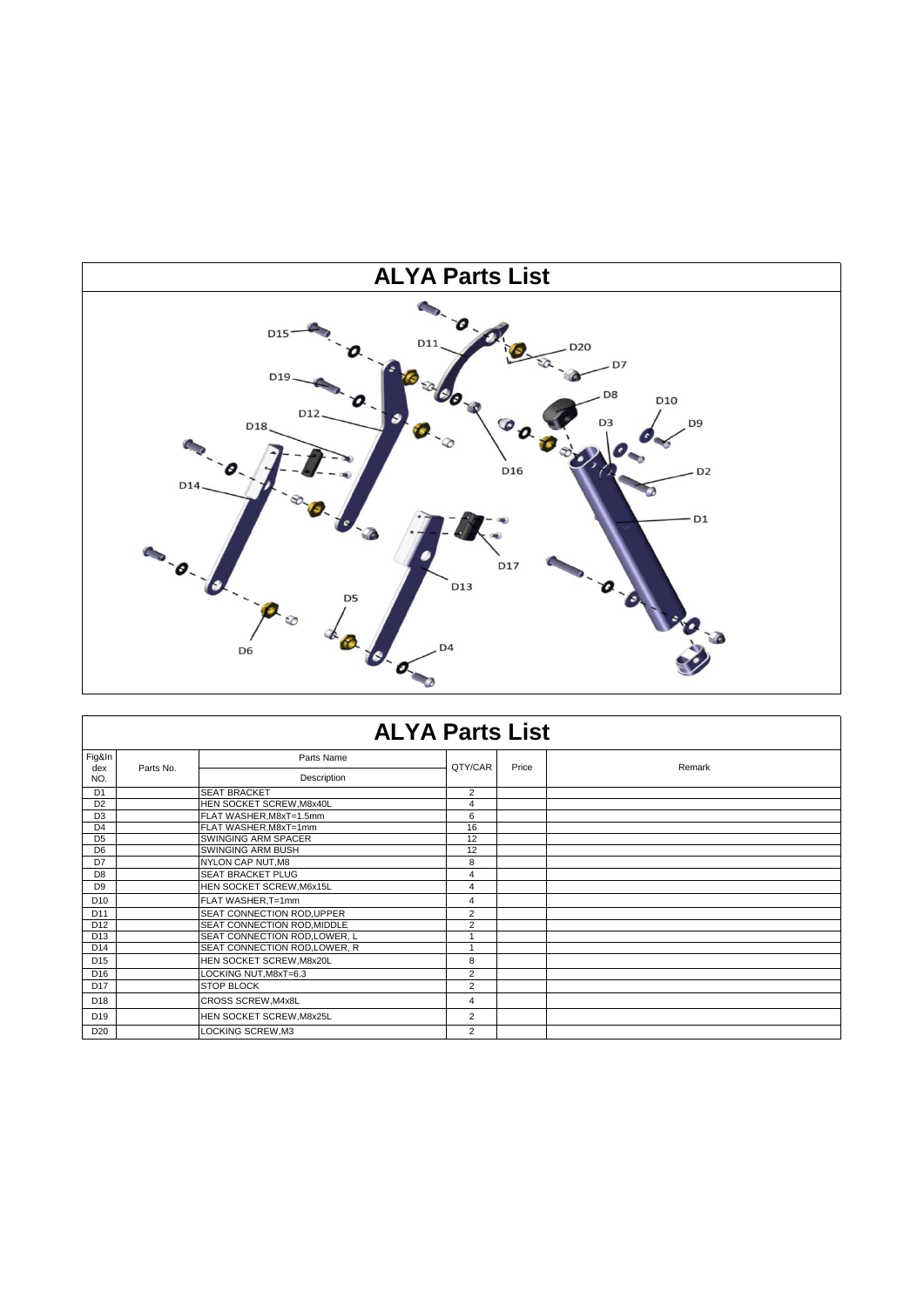

| <b>ALYA Parts List</b>         |         |       |        |
|--------------------------------|---------|-------|--------|
| Parts Name                     | QTY/CAR | Price | Remark |
| Description                    |         |       |        |
| <b>TIRE ASS'Y</b>              |         |       |        |
| 6.5 "FRONT WHEEL PU TIRE BLACK |         |       |        |
| 6.5" REAR WHEEL PU TIRE, BLACK |         |       |        |
|                                |         |       |        |

Fig&In dex NO.

Parts No.

| 10             |         | <b>TIRE ASS'Y</b>              |   |  |
|----------------|---------|--------------------------------|---|--|
| A <sub>1</sub> | 1916882 | 6.5 "FRONT WHEEL PU TIRE BLACK |   |  |
| A2             | 1916883 | 6.5" REAR WHEEL PU TIRE, BLACK |   |  |
| A <sub>3</sub> | 1916884 | <b>HEX SCREW.M8x20L</b>        |   |  |
| A4             | 1916885 | SPRING WASHER.M8xT=2mm         |   |  |
| A <sub>5</sub> | 1916886 | FLAT WASHER.M8xT=1.5mm         |   |  |
| A <sub>6</sub> | 1916887 | BEARING 6901-2RS               | 4 |  |
| A7             | 1916888 | <b>FRONT WHEEL SPACER</b>      |   |  |
| A <sub>8</sub> | 1916889 | <b>RIM COVER</b>               |   |  |

 $\overline{\phantom{a}}$